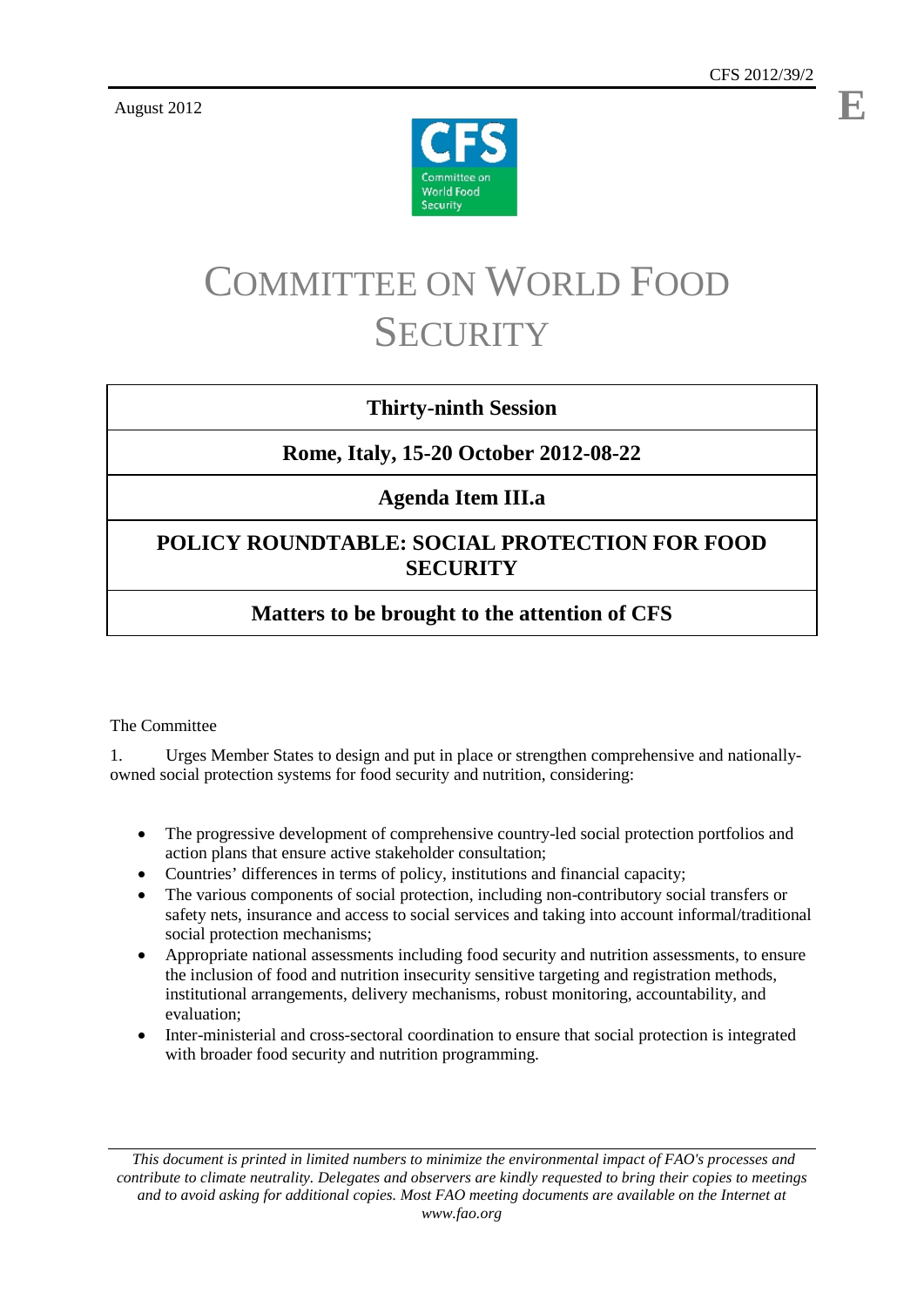2. Calls upon Member States, international organizations and other stakeholders to ensure that social protection systems pursue a "twin-track" strategy to maximise impact on resilience and food security and nutrition, through:

- Provision of essential assistance in the short-term while simultaneously protecting or building productive assets that support livelihoods and human development in the long term.
- Fostering increased agricultural productivity for the poor including through weather, crop and livestock insurance, farmer organizations and co-operatives for market access, public works that create agricultural assets, home-grown school feeding that purchases food from local smallholder farmers, food and/or cash transfers, agricultural livelihood packages and extension services.
- Establishment of strong linkages between social protection and complementary sectors such as education, health, decent employment in rural areas and agriculture, and enhancing people' access to markets and financial services.

3. Urges Member States, international organizations and other stakeholders to improve design and implementation of social protection interventions to address vulnerability to chronic and acute food insecurity, considering:

- The importance of providing predictable and reliable access to social protection to those in need at any time of the year, and at particularly vulnerable stages of life;
- That chronically vulnerable individuals, unable to participate in the workforce, might need permanent assistance, recognizing that not everyone can graduate out of food insecurity;
- The need to adopt a life-cycle approach to nutrition, prioritizing social protection that addresses the critical "first 1,000 days" from pregnancy to 2 years old, including through providing access to social services, ensuring adequate knowledge of all relevant aspects of child care, and the provision of affordable and acceptable nutritious food products through the marketplace when possible;
- Flexible mechanisms to monitor and adjust design features and modalities as appropriate;
- Social protection systems should be designed in such a way that they can respond quickly to shocks such as droughts, floods and food price spikes, including adequate information.

4. Calls upon Member States to complement social protection programmes with policies guidelines, including legislation as appropriate, to support the fulfillment of human rights, particularly the progressive realization of the right to food and social security, through inter-alia:

- The recognition of international human rights law and consideration of provisions recommended by the International Labour Conference on the Social Protection Floors. Social protection can be a catalyst for the fulfilment of other relevant international rights;
- The grounding of social protection in national institutional frameworks and legislation, so that governments fulfil these basic human rights;
- The adoption of a national right to food strategy to ensure food security and nutrition for all and the formulation of policies and corresponding benchmarks, based on human rights and consistent with international obligations.

5. Request the CFS Bureau, in consultation with the advisory Group and Secretariat, to promote policy coherence (including compliance with international obligations), lesson-sharing initiatives and monitoring of social protection programmes for food security and nutrition, through:

- Facilitation and convening of lesson-sharing events on social protection for food security and nutrition, including complementing existing global and regional platforms.
- Further exploration by the Rome-Based Agencies of the concept of a "food security floor", as laid out in the HLPE report, in consultation with relevant organizations such as the World Bank, ILO and others.